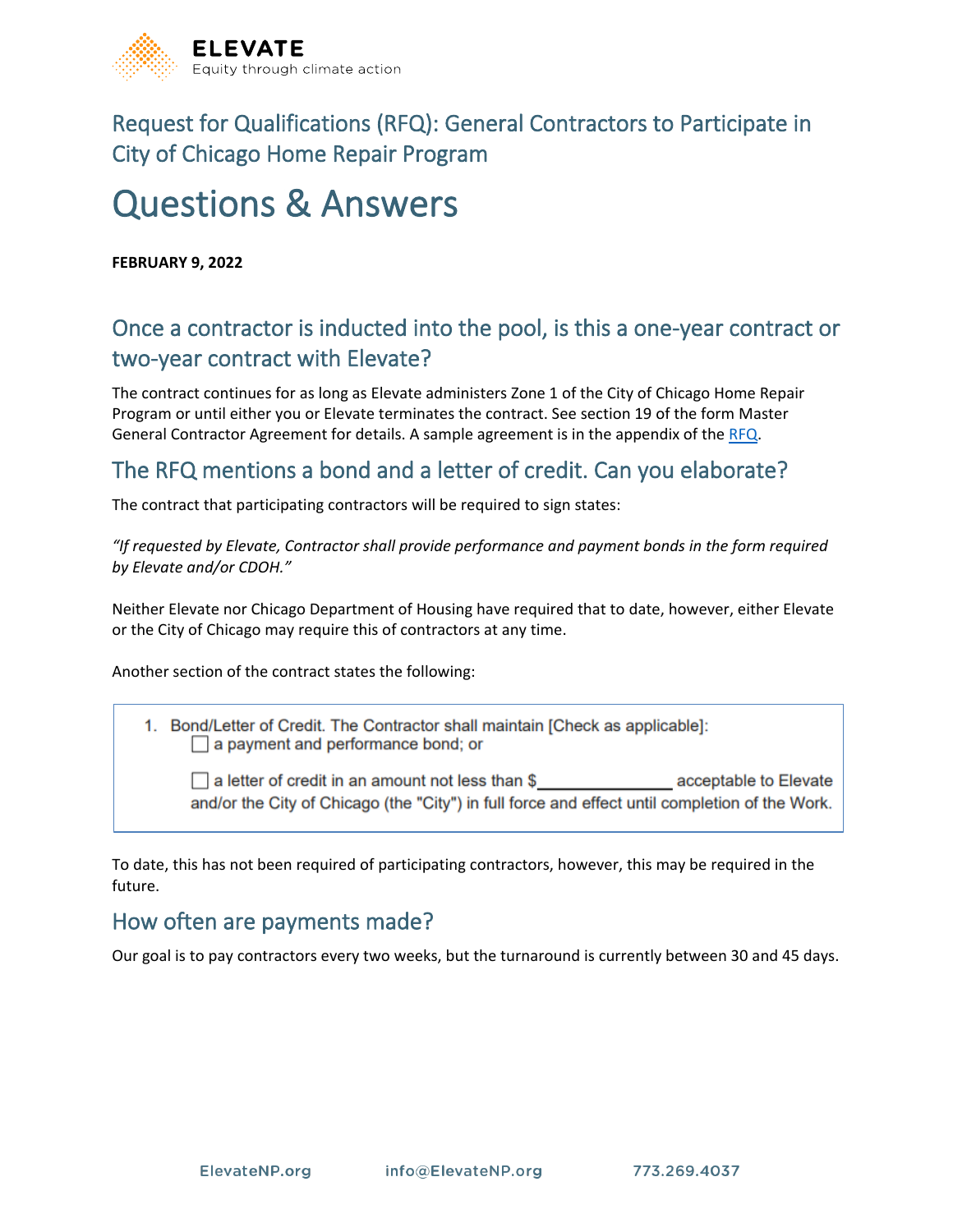# Are you only looking for experience in roofing, porches, lead, mold, asbestos, flooding trades? We are General Contractors specializing in carpentry/home repairs and interior remodeling.

That works! It would be good to provide information about the subcontractors you would use for the work you do not do directly. Those subcontractors should have experience in the work that is the focus of the Home Repair Program, such as roofing, porch repair and replacement, etc.

#### What's the average restoration price for a front porch?

It depends on the porch. If it's a smaller concrete porch, the average price will likely be around \$10,000. A multi-story back porch could be anywhere from \$20,000 to \$50,000+ depending on the circumstances and how many stories there are. This program includes 1-4 unit buildings. The pricing information provided in this answer should not be relied on as a guarantee of payment per project. Each situation will be unique.

#### Will the price of each assignment be determined by Elevate?

Yes. Elevate will scope each job and enter the scope items into RS Means, a pricing catalog purchased by the City of Chicago, which will provide a price for the project. Assuming the pricing is in line with what we consider fair, we would offer the job to a contractor. If a contractor doesn't want the job due to the low price or any other reason, then we will move on to the next contractor. It is the Program's goal to provide a fair price for the work while being good stewards of taxpayer dollars.

## Will RS Means take in consideration the layer of shingles that need to be removed?

Elevate's intention is to ensure that the contractor gets paid for all of the costs of the job. We won't be tearing into a roof when scoping a job, so we won't know the number of layers when we price it out. Additional labor required to remove multiple layers of shingles may require a change order. Since one layer will be specified to be removed as a line item in RS Means, a change order for any additional layers should be easy to prepare.

## What is the adjustment factor in RS Means to calculate profit and overhead?

We don't know yet, but we should know by early March. It is the aim of the Program and Elevate to pay a fair price for the work while being good stewards of taxpayer dollars. We also have the cost of last year's jobs to compare against the RS Means pricing to help ensure prices are fair, though there are a number of factors that may impact pricing including, but not limited to, changing labor costs and materials prices and supply chain issues.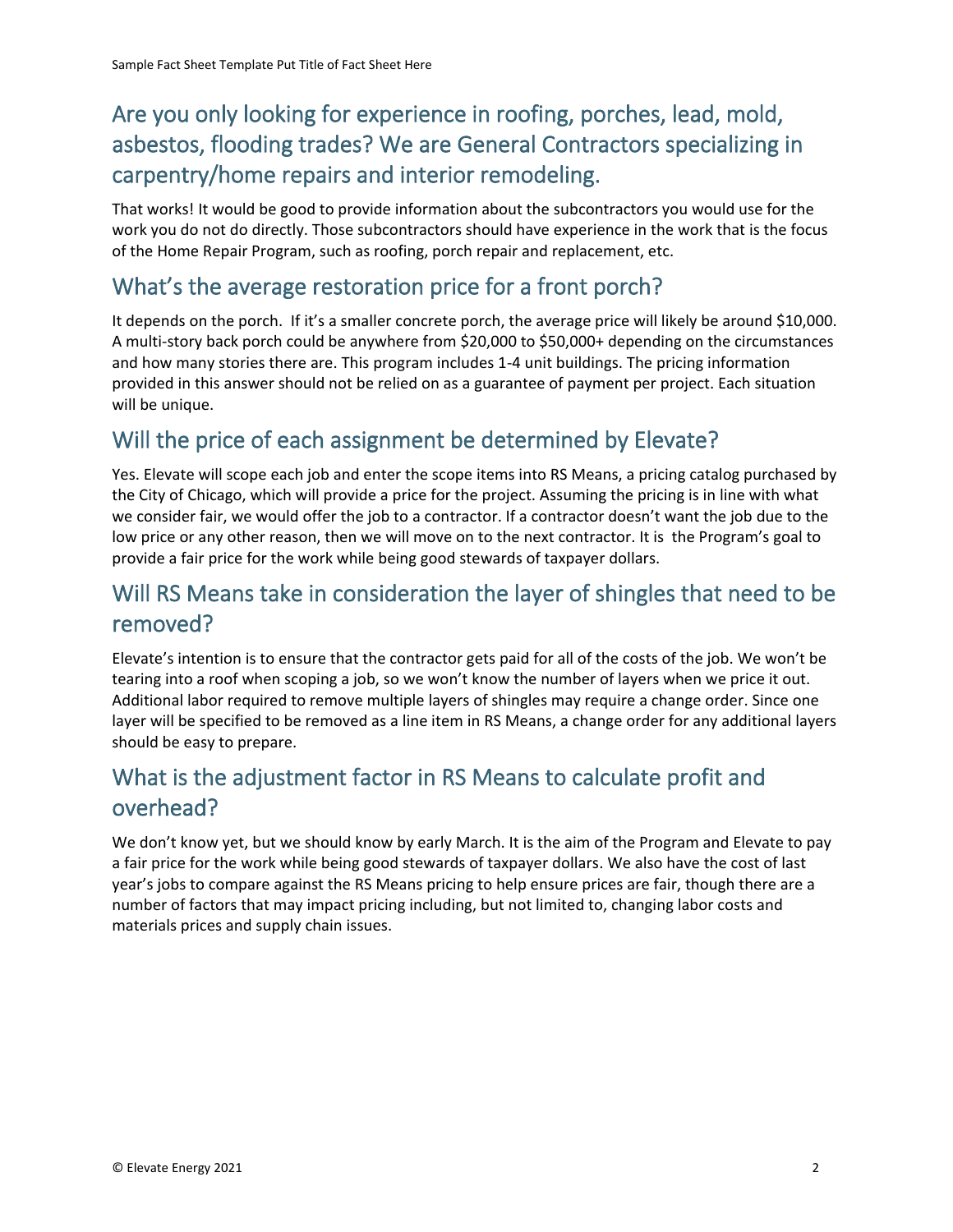# As it relates to environmental certifications, do we have to have those already to participate in the program?

No. If you have a general contractor (GC) license and have worked with subcontractors on this type of work, you can submit their licenses. Your business doesn't have to be able to do everything listed in the RFQ, however, the contractor or subcontractor performing the work must be licensed to perform that specific work. There is space in the RFQ Response Form for you to include the names of subcontractors you typically work with. You can include their licenses and certifications in addition to your licenses and certifications as part of your RFQ response. We will also connect you with contractors who have skillsets that you don't have so you can sub work out to them and vice versa. Before you begin any assigned project, you must provide Elevate with the licenses and certifications of any subcontractor working on the project.

## Concerning the City, will there be a fee to do the work (permits)?

Yes, you must obtain and pay for permits, if the project requires permits. The actual cost of permit fees and hiring an expediter without mark-up are reimbursable costs.

## When it comes to permits, how do you navigate the delay in obtaining the permits?

Understanding the process or hiring someone who understands the process is key and helps avoid delays. Elevate's intention is to provide participating contractors with names of expediters, surveyors, and self-certified architects to help contractors navigate the permitting process. We also plan to provide trainings for participating contractors. While Elevate will help to facilitate the permitting process to the extent possible, it is ultimately the contractor's responsibility to obtain the permit and follow the City's building requirements.

## Would it be our fault for the delays?

If you're doing everything you can to obtain the permit, including communicating with the homeowner and Elevate, then no. If you don't know what you're doing and don't tell us you need help, then, yes, it's your fault. Communications with Elevate is key.

## When it comes to a union scale, do you have it in the budget as opposed the prevailing wages?

If union wages are higher than prevailing wages, then you would pay union wages. But the minimum is prevailing wages.

## Is the Chicago Repair License sufficient for the program?

No. At minimum, participating contractors need to have a General Contractor (GC) license. A GC license for projects costing less than \$500,000 can be obtained for \$300 per year and no test is required.

## Can you use roofers?

Yes. We will award jobs to General Contractors. You can subcontract work to someone with an Illinoisissued roofing license if your business doesn't have a roofing license.